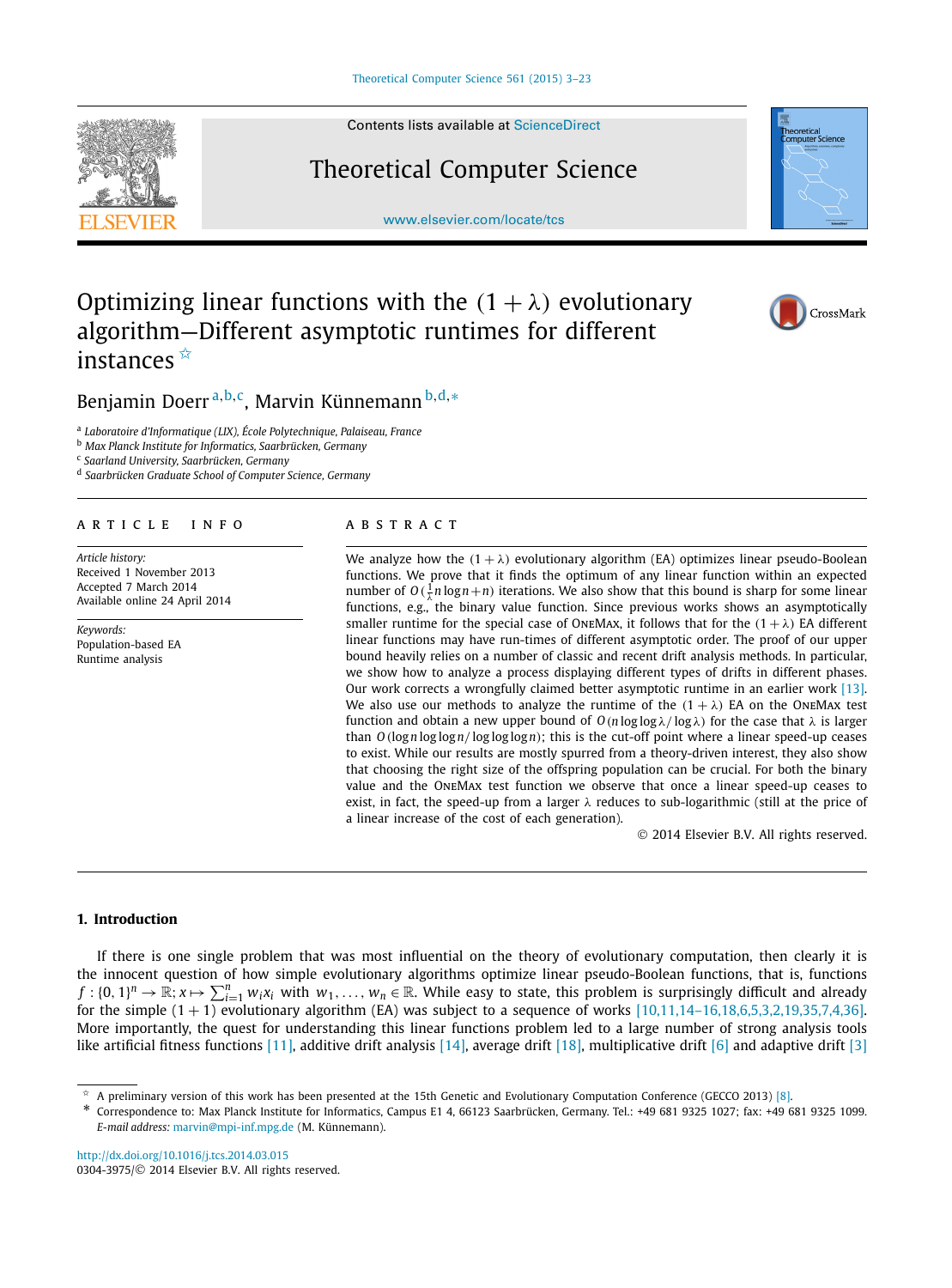(see Section [3](#page--1-0) for an explanation of these terms). These techniques subsequently were heavily used and gave rise to a number of remarkable results in different areas, e.g., to the ICARIS 2011 best paper award winner [\[22\]](#page--1-0) analyzing an immune inspired B-cell algorithm for the vertex cover problem.

In this work, we significantly extend this line of research and analyze how the  $(1 + \lambda)$  EA solves the linear functions problem. We prove a sharp upper bound on the runtime for arbitrary linear functions. This is the first time a sharp runtime analysis for a population-based EA for the linear functions problem is given (note that the only previous work in this direction is not correct, see the discussion below).

### *1.1. Optimizing linear functions*

Rigorously analyzing how evolutionary algorithms solve optimization problems, and supporting this understanding with mathematical proofs, is one of the main goals in the theory of evolutionary computation. The hope is that a deeper understanding tells us which problems are tractable with evolutionary methods, what particular methods are best suited to solve a particular problem, how to choose the parameters of these methods in the right way, and what computational efforts to expect.

Unfortunately, even for simple evolutionary algorithms and very simple optimization problems such an understanding is surprisingly hard to obtain. For example, the innocent-looking question how the  $(1 + 1)$  EA finds the minimum of a pseudo-Boolean linear function  $f: \{0,1\}^n \to \mathbb{R}, x \mapsto \sum_{i=1}^n w_i x_i$  with positive coefficients  $w_1, \ldots, w_n$  kept the field busy for around 15 years. It seems obvious that any reasonable randomized search heuristic should easily find the unique optimum *<sup>x</sup>*<sup>∗</sup> = *(*0*,...,* <sup>0</sup>*)*, since flipping any 1-bit into a 0-bit strictly improves the objective value. Unfortunately, if the *wi* are not all equal, mutations may be accepted that increase the number of 1-bits (namely if the gain from flipping fewer 1-bits to 0-bits is larger than the loss from flipping more bits in the other direction). Consequently, it is easy to prove that *randomized local search (RLS)* (flipping only single bits) finds the optimum of any linear function in  $n \ln n + O(n)$  iterations. However, the analogous bound of en lnn +  $O(n)$  for the  $(1 + 1)$  EA was only proven last year in Witt's remarkable STACS paper [\[35\],](#page--1-0) ending series of works [\[10,11,14–16,18,6,5,3,2,19,7,4,36\]](#page--1-0) from various research groups over the last 15 years. See the extended version [\[36\]](#page--1-0) of Witt's paper for a detailed account of the history of this problem.

One noteworthy consequence of Witt's result is that the  $(1 + 1)$  EA finds *all* linear functions (with non-zero coefficients) equally easy to optimize (ignoring lower order terms). This follows from the lower bound  $[1]$  of  $(1-o(1))$ *en* ln*n* shown for the particular linear function of OneMax together with the general result [\[7\]](#page--1-0) that OneMax has the shortest optimization time among all linear functions (when using the  $(1 + 1)$  EA).

#### *1.2. Population-based EA*

While the linear functions problem for the  $(1 + 1)$  EA is now well understood and, moreover, many tight or near-tight analyses for combinatorial optimization problems like minimum spanning trees or shortest paths exist (see the book [\[27\]\)](#page--1-0), our understanding of population-based EA, even simple ones like the  $(\mu + 1)$  EA or the  $(1 + \lambda)$  EA, is comparably weak.

What among the few runtime analyses on population-based EA comes closest to our work is the paper by Jansen, De Jong, and Wegener [\[21\].](#page--1-0) Among other results, they determine the asymptotic optimization times of the  $(1+\lambda)$  EA on the classic test functions OneMax and LeadingOnes. While for the LeadingOnes function an optimization time of  $\Theta(\frac{1}{\lambda}n^2 + n)$ generations is not too difficult to show, the optimization behavior of the simple linear function OneMax :  $\{0,1\}^n \to \mathbb{R}$ ;  $x \mapsto \sum_{i=1}^n x_i$  is already surprisingly rich. For all  $\lambda = O(\log n \log \log n / \log \log \log n)$ , only  $O(\frac{1}{\lambda} n \log n)$  generations are needed. Hence for these *λ*, a *linear speed-up* is observed. For larger values of *λ*, a linear speed-up provably does not exist, that is,  $\omega(\frac{1}{\lambda}n\log n)$  generations are necessary. Note that these results are far from trivial, in fact, their proofs span several pages in [\[21\].](#page--1-0) Similar analyses on how the  $(\mu + 1)$  EA solves the OneMax problem, also technically highly demanding, have been conducted by Storch [\[32\]](#page--1-0) and Witt [\[34\];](#page--1-0) results on how the *(*1*,λ)* EA optimizes OneMax were given by Jägersküpper and Storch [\[20\]](#page--1-0) as well as Rowe and Sudholt [\[31\].](#page--1-0)

There are some more results on runtimes of population-based EAs on artificial functions and a few scattered results on combinatorial optimization problems [\[28,26\],](#page--1-0) but the overall impression remains that our understanding of population-based EAs is much inferior to the one of simpler randomized search heuristics.

#### *1.3. Our result*

In this work, we extend both the sequence of results on the  $(1 + 1)$  EA optimizing linear functions as well as the analysis  $[21]$  of how the  $(1 + \lambda)$  EA optimizes the OneMax function.

Our technically most demanding result [\(Theorem 8\)](#page--1-0) is that the *(*1 + *λ)* EA with arbitrary population size *λ* (which may and usually will be a function of the bit-string length *n*) finds the optimum of any linear function in  $O(\frac{1}{\lambda}n\log(n) + n)$ generations. When  $\lambda = O(n^{1-\epsilon})$ , we also show that this bound holds with probability  $1-n^{-s}$ , *s* any constant, if the implicit constant in the runtime statement is made large enough.

These bounds are larger than some of the bounds in [\[21\]](#page--1-0) for the OneMax function. This is with good reason. We show [\(Theorems 19 and 21\)](#page--1-0) that our bound is sharp (apart from constant factors, but again with strong concentration) for the linear function BINVAL :  $\{0, 1\}^n \to \mathbb{R}$ ;  $x \mapsto \sum_{i=1}^n x_i 2^{i-1}$  and all  $\lambda = O(n)$ . Consequently, not all linear functions have the same